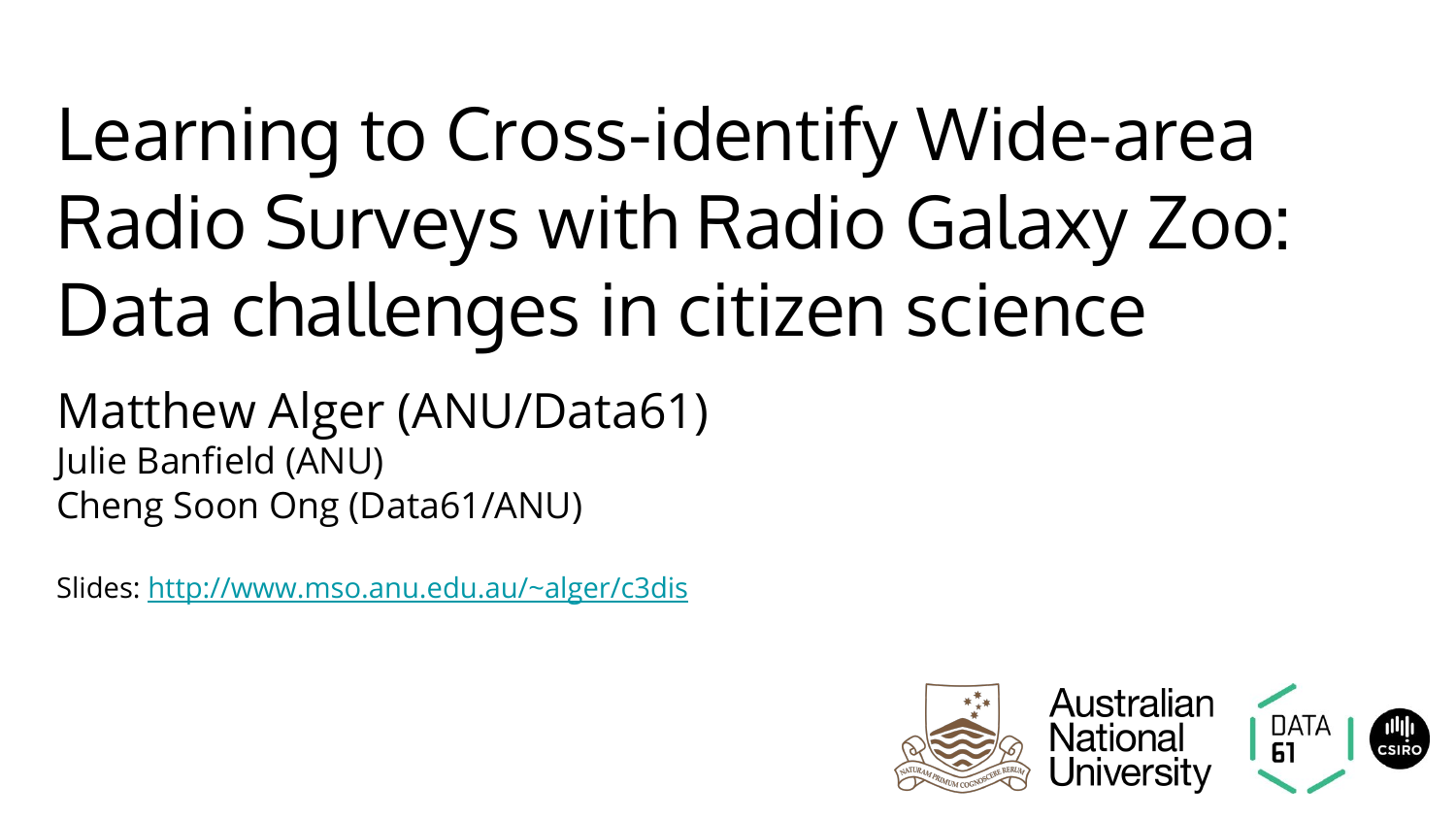#### What is citizen science?

"Citizen science projects involve non-professionals taking part in crowdsourcing, data analysis, and data collection. The idea is to break down big tasks into understandable components that anyone can perform."

— Robert Simpson (Zooniverse), [The Conversation, 15/08/13](https://theconversation.com/explainer-what-is-citizen-science-16487)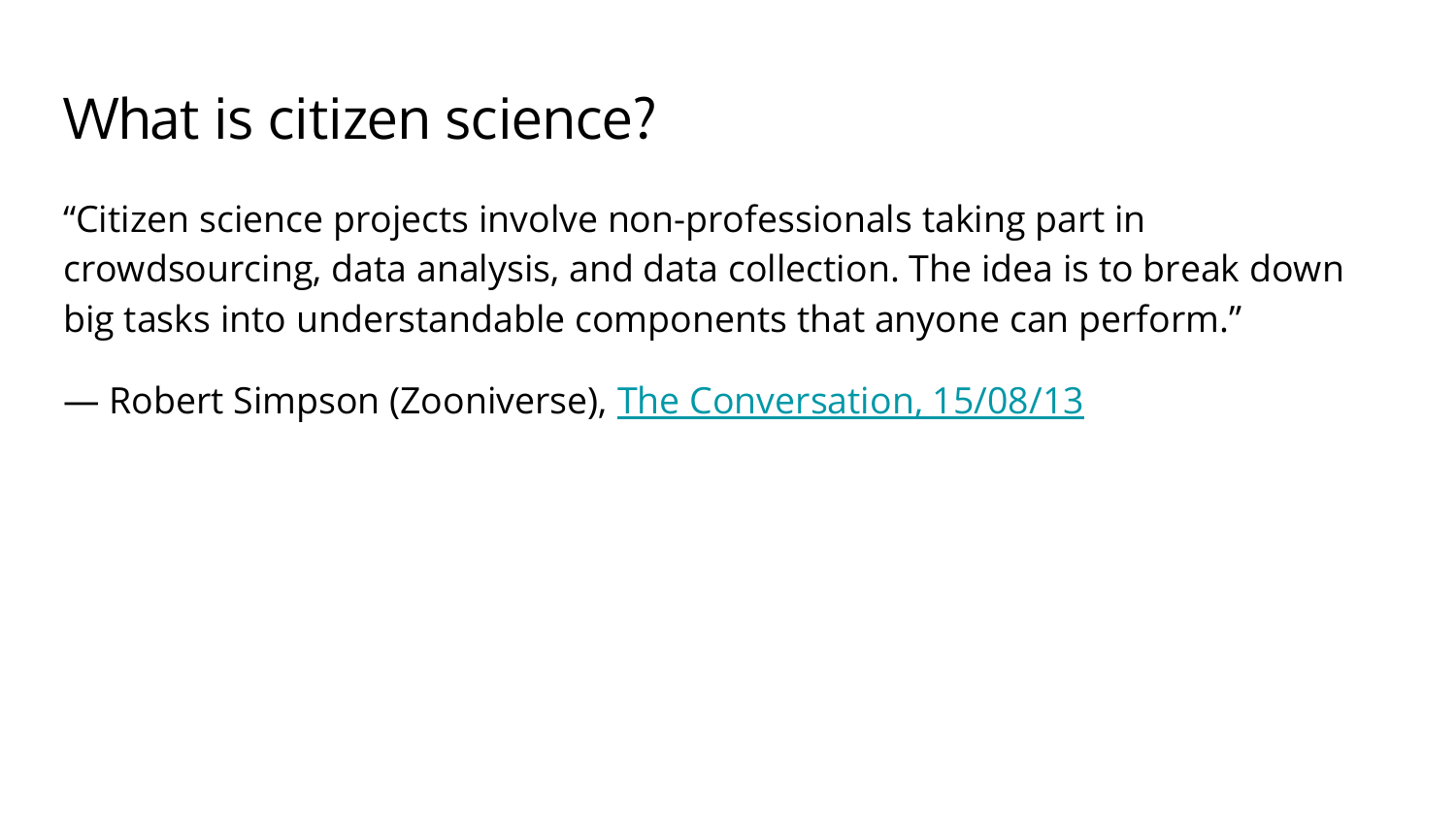# Validating machine learning models

- Assume we have a performance measure (hard!)
	- Call this "accuracy"
- Source validation data from citizen science
- Compute accuracy by comparing predictions to validation data

#### How does citizen science affect our validation?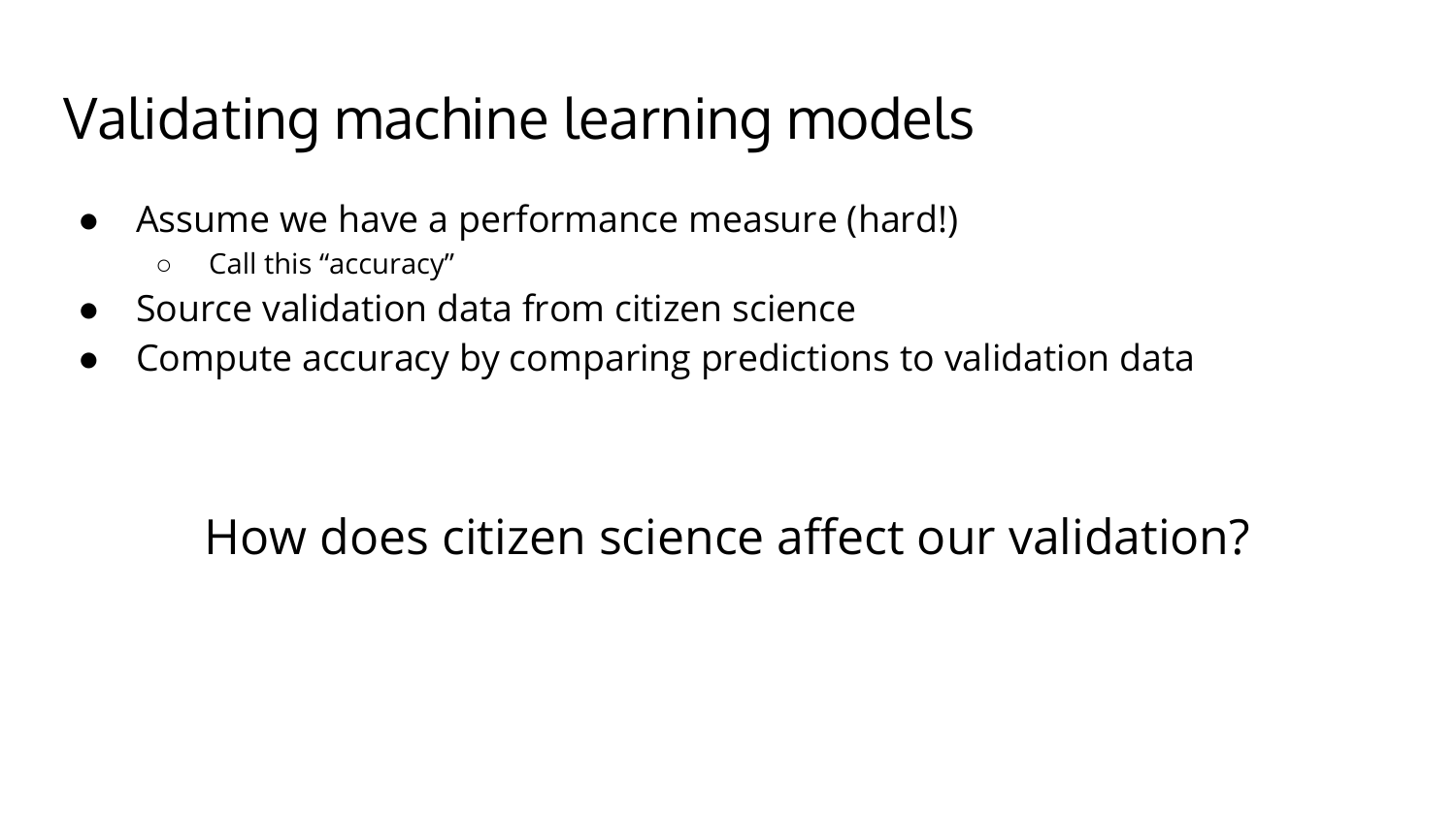



#### Centaurus A, a radio galaxy 13 million light years away.

*Top: NASA/CXC/R.Kraft (CfA), et al.; NSF/VLA/M.Hardcastle (U Hertfordshire) et al.; ESO/M.Rejkuba (ESO-Garching) et al. Left: Ilana Feain, Tim Cornwell & Ron Ekers (CSIRO/ATNF); R. Morganti (ASTRON); N. Junkes (MPIfR); Shaun Amy, CSIRO*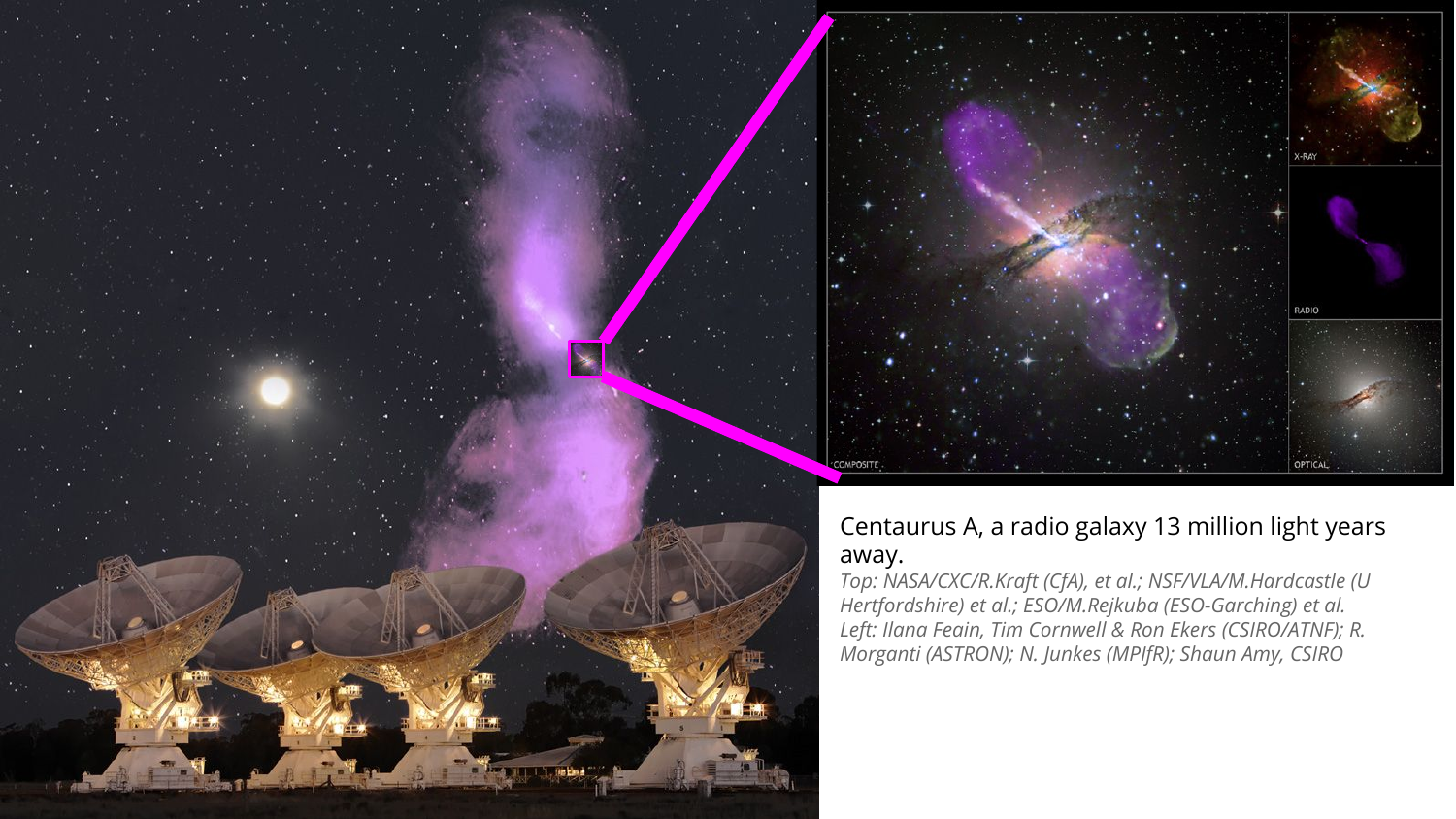### Case study: radio/infrared cross-identification

- Problem:
	- Match radio emission to the corresponding galaxy in infrared
	- Important for understanding galaxies throughout cosmic time
- Hard:
	- Radio emission can be very extended across the sky
	- Often no clear relationship between radio emission and the emitting galaxy



A radio galaxy imaged with the VLA, a radio telescope. *Image: FIRST*

The same patch of sky imaged with *WISE*, an infrared telescope. White contours show the radio image on the left. *Image: WISE*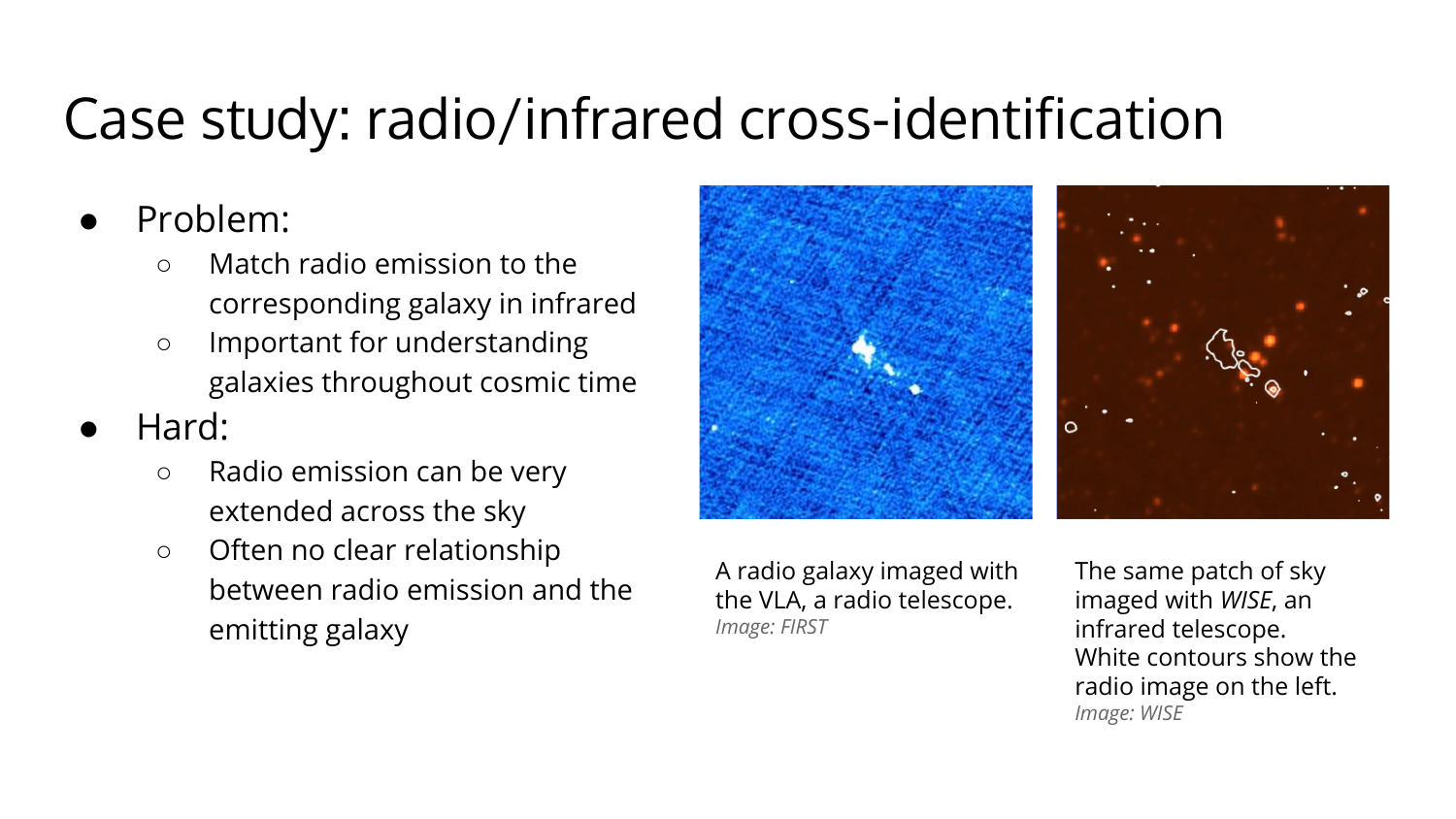# Radio Galaxy Zoo (<http://radio.galaxyzoo.org/>)

- Crowdsourced, citizen science project
- ~75000 labelled radio objects in 3 years
- Volunteers identify infrared galaxy counterparts to radio emission



An image from the Australia Telescope Compact Array.



An image from the Very Large Array.

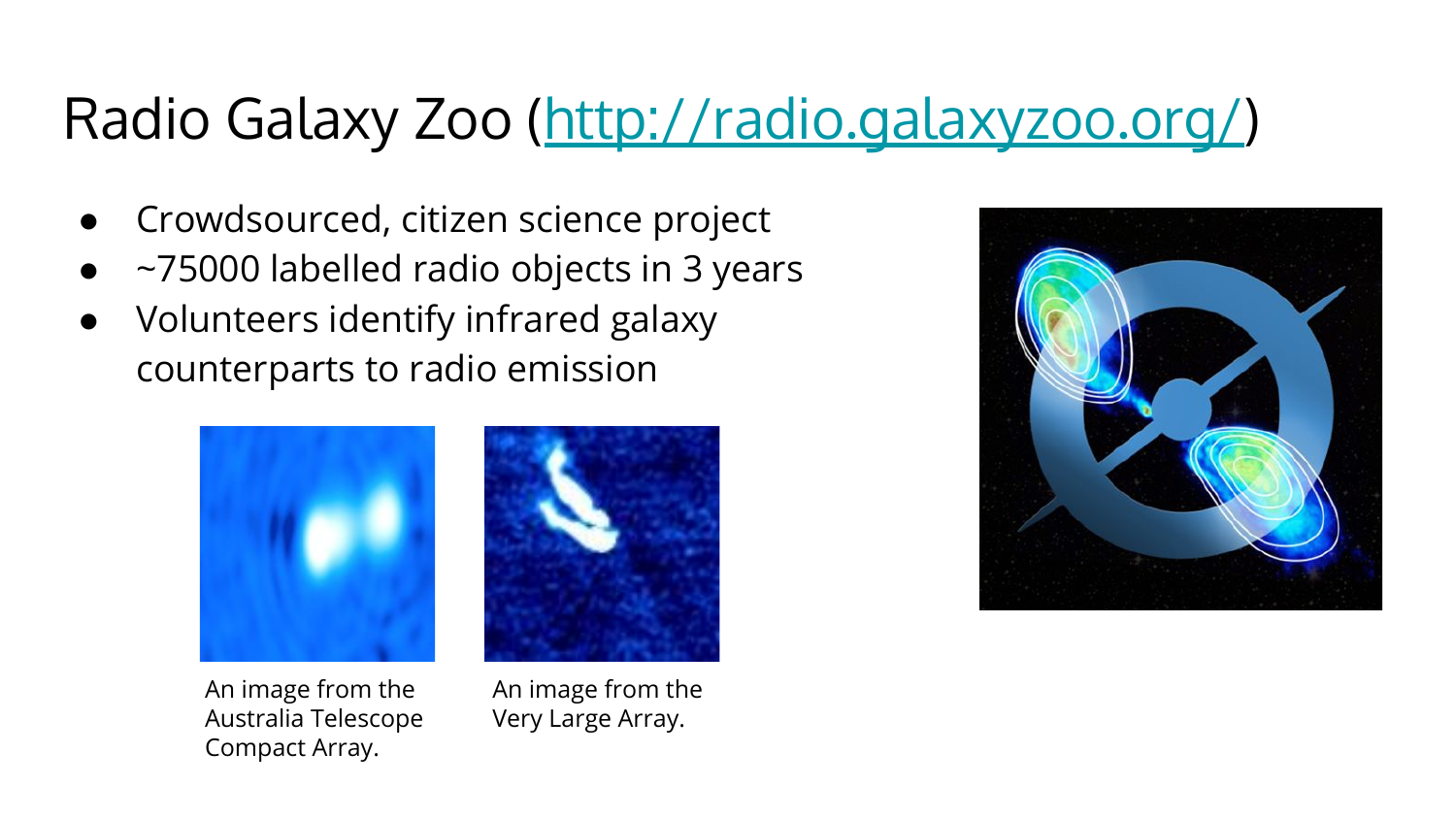$\mathcal O$  A Zooniverse project sign UP | Sign IN English

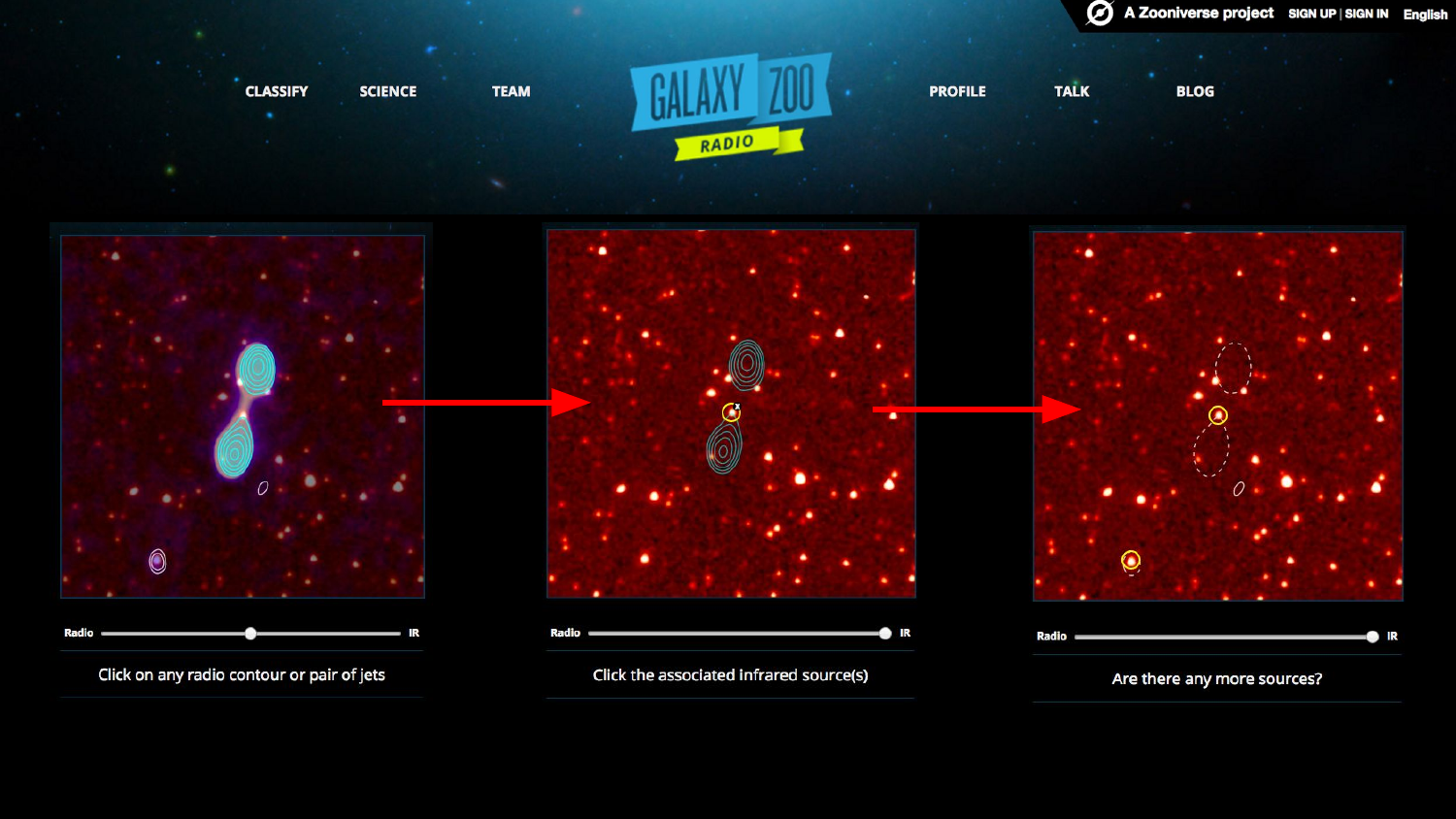# Data quality for machine learning

- Data should be
	- Accurate
	- Complete: we want to sample the full data space
	- Close to its usage
	- Understandable: we want to know when it's wrong
- Issues in any of these affect training and evaluation

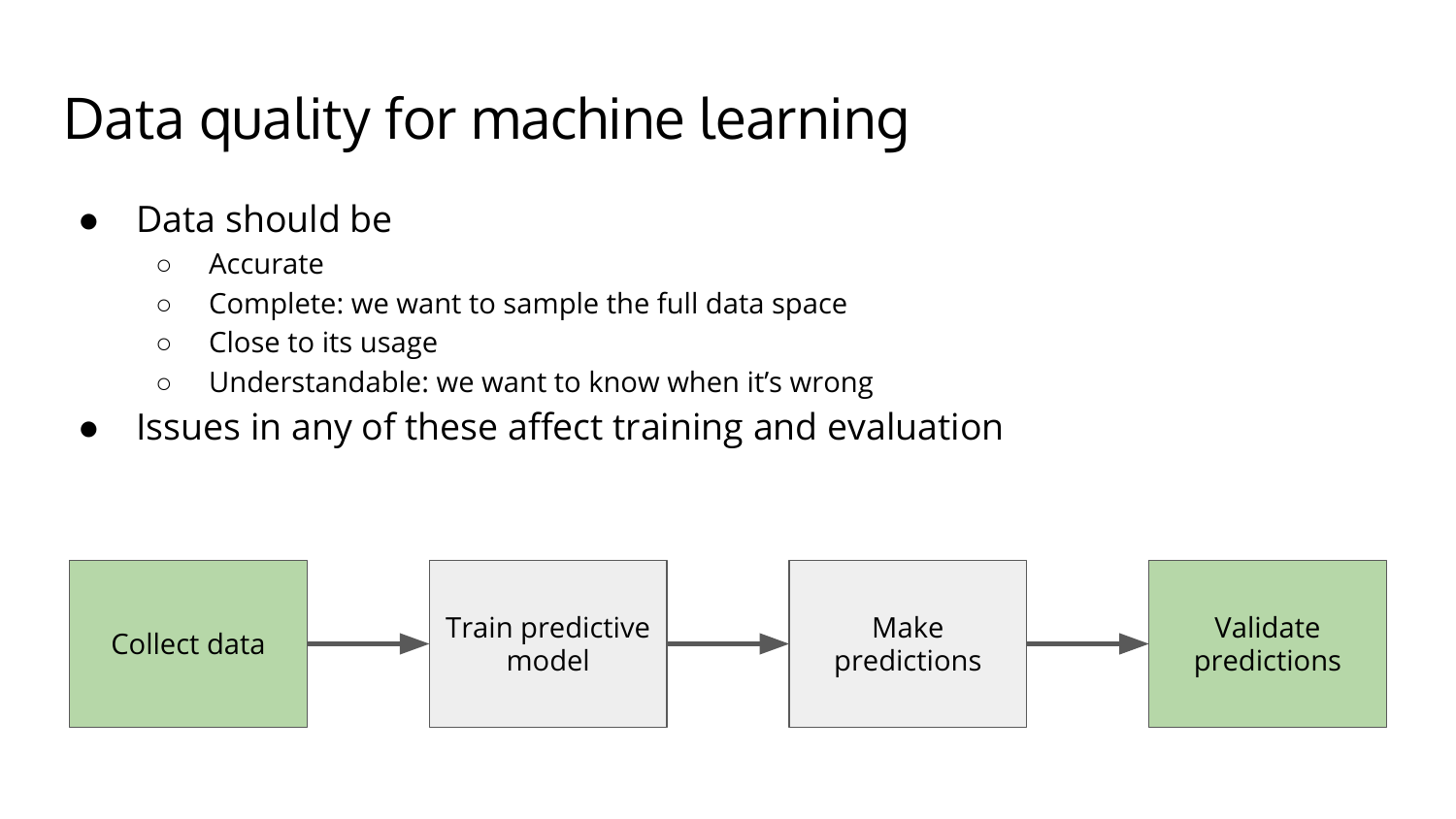### Citizen scientists are noisy

- Validating citizen scientist labels is already a hard task
- We don't know how!
	- Are some things intrinsically hard to label?
	- Are volunteers better at certain tasks?
	- Do volunteers "overfit" to some datasets?





Accuracy: 30% Accuracy: 80%

Accuracy of Radio Galaxy Zoo varies between ATCA (left) and VLA (right) observations. But why?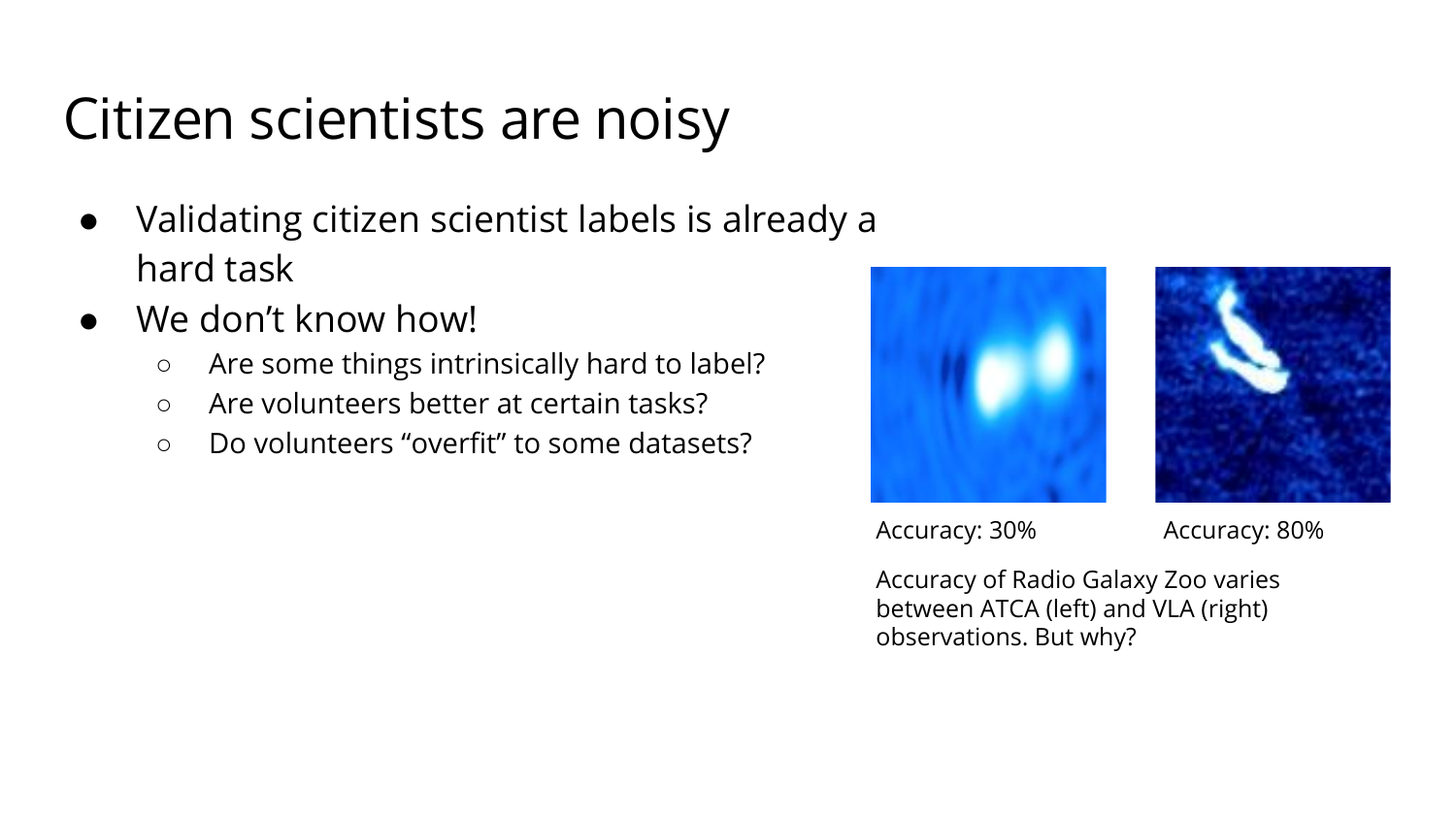#### Citizen science only examines interesting objects

- We only show interesting objects
- At odds with good validation
	- Citizen science projects by design have different distributions to target distribution
	- Validation will favour particular parts of the feature space
	- Unexpected results: ML methods may fail on "simple" cases!



Radio Galaxy Zoo only shows objects below the gold line to volunteers. *Image: Adapted from Banfield+15*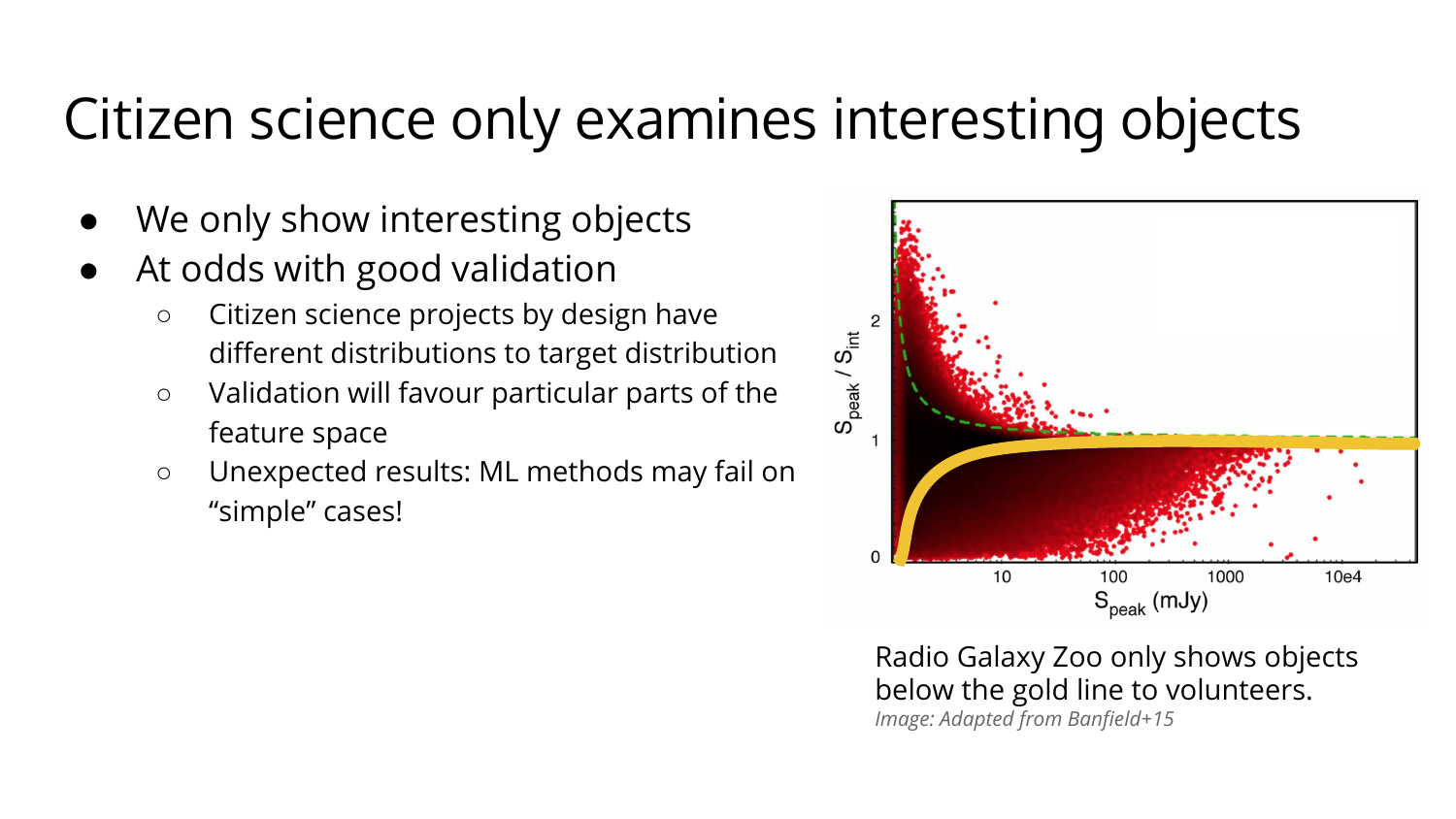# We don't get the labels we need

- People are inherently better at some tasks than others
- We present non-experts with suitable tasks that don't require domain knowledge
- Three distinct contexts:
	- Tasks volunteers are good at
	- Tasks ML is good at
	- Physics questions we want to answer
- Are we validating the method, or validating our data transformation?

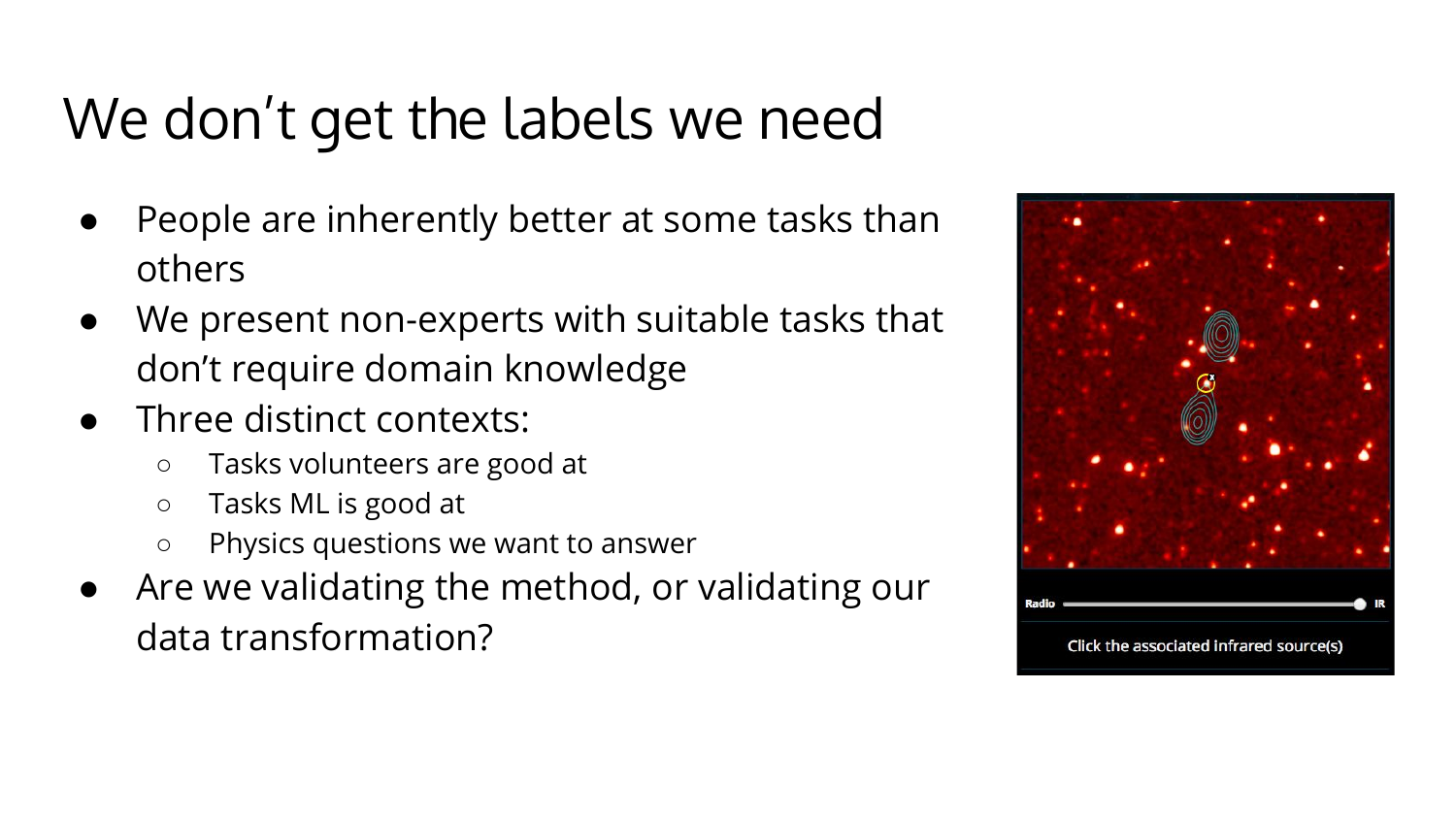#### Different tasks for volunteers and machine learning



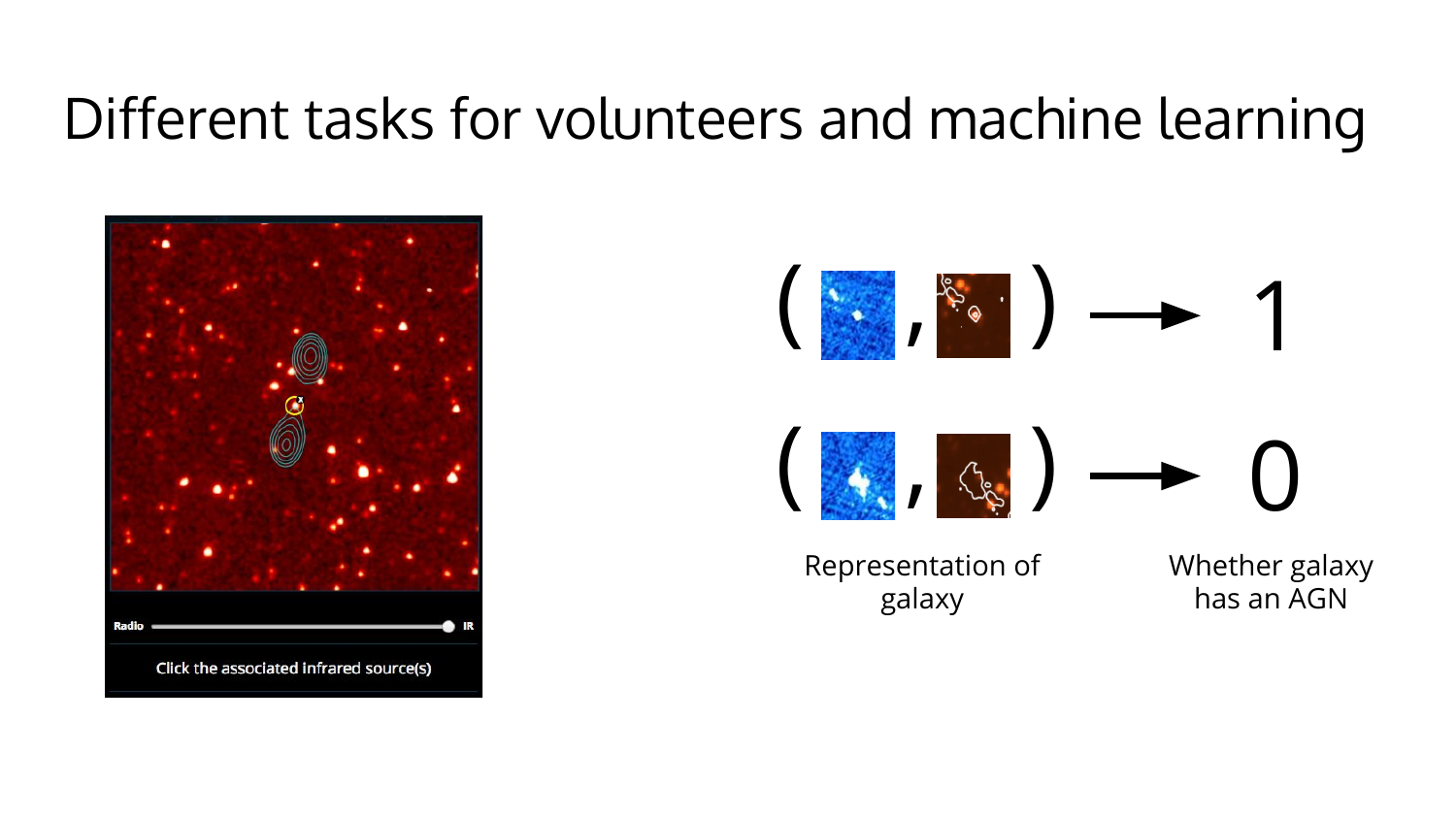#### Noise is hard to characterise

- Different tasks for citizen scientists and machine learning
	- Even when citizen science noise is quantified this doesn't map clearly to label noise or uncertainty
- 10,000s of annotators make standard label noise estimation hard
	- Joint groundtruth-model estimators fail



Cumulative distribution of classifications. *Image: Banfield+15*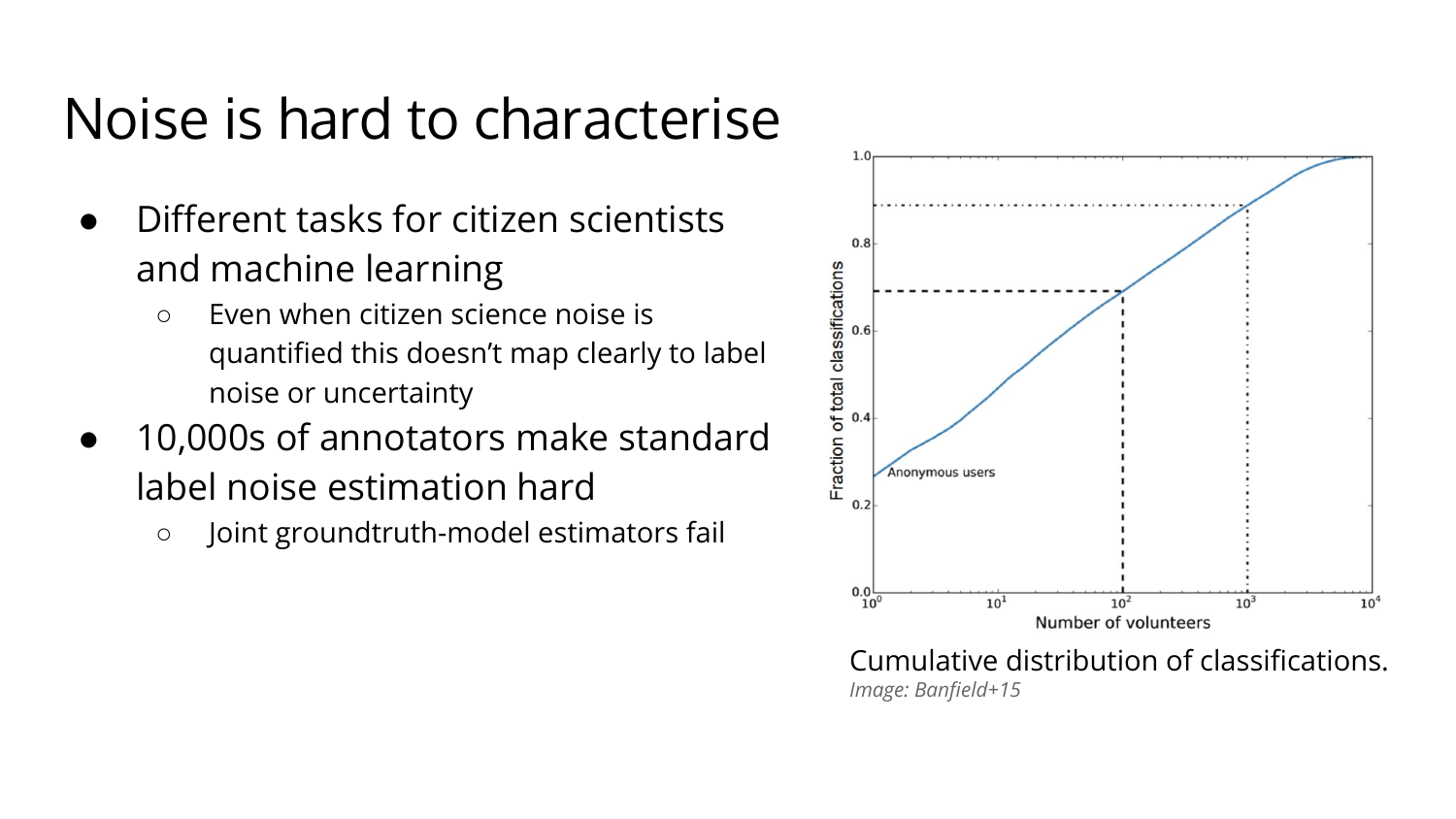#### Evaluating our model on Very Large Array data



Agreement of different cross-identifiers.

Accuracy against volunteer agreement.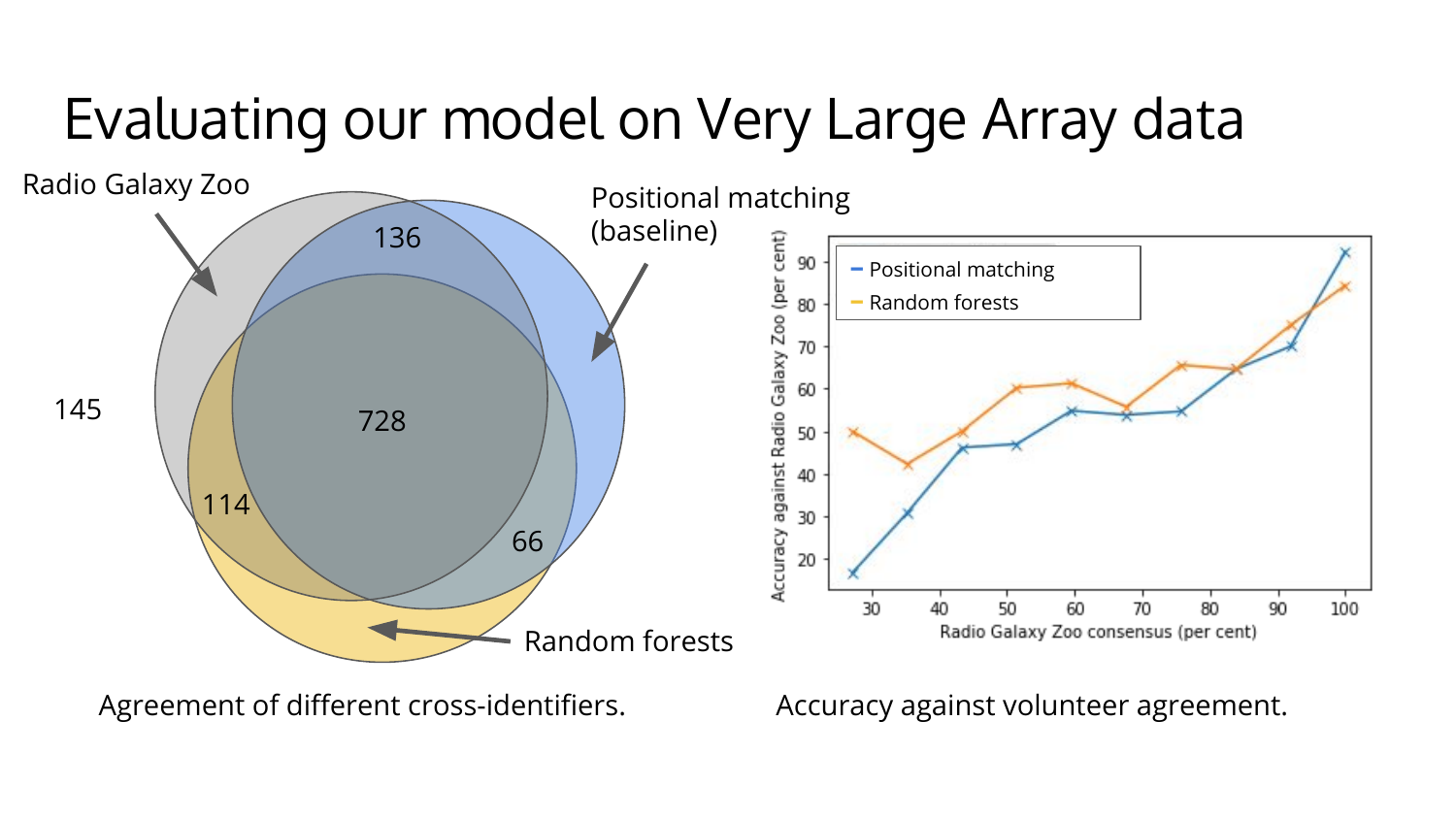# **Summary**

- Using citizen science data to validate our models introduces unique challenges and noise
- Good citizen science tasks are not good machine learning tasks
	- Bias toward interesting objects
	- Different kinds of labels

### References

- Banfield et al. (2015) DOI: 10.1093/mnras/stv1688
- Alger et al. (in press) DOI: 10.1093/mnras/sty1308
- Wong et al. (in prep)